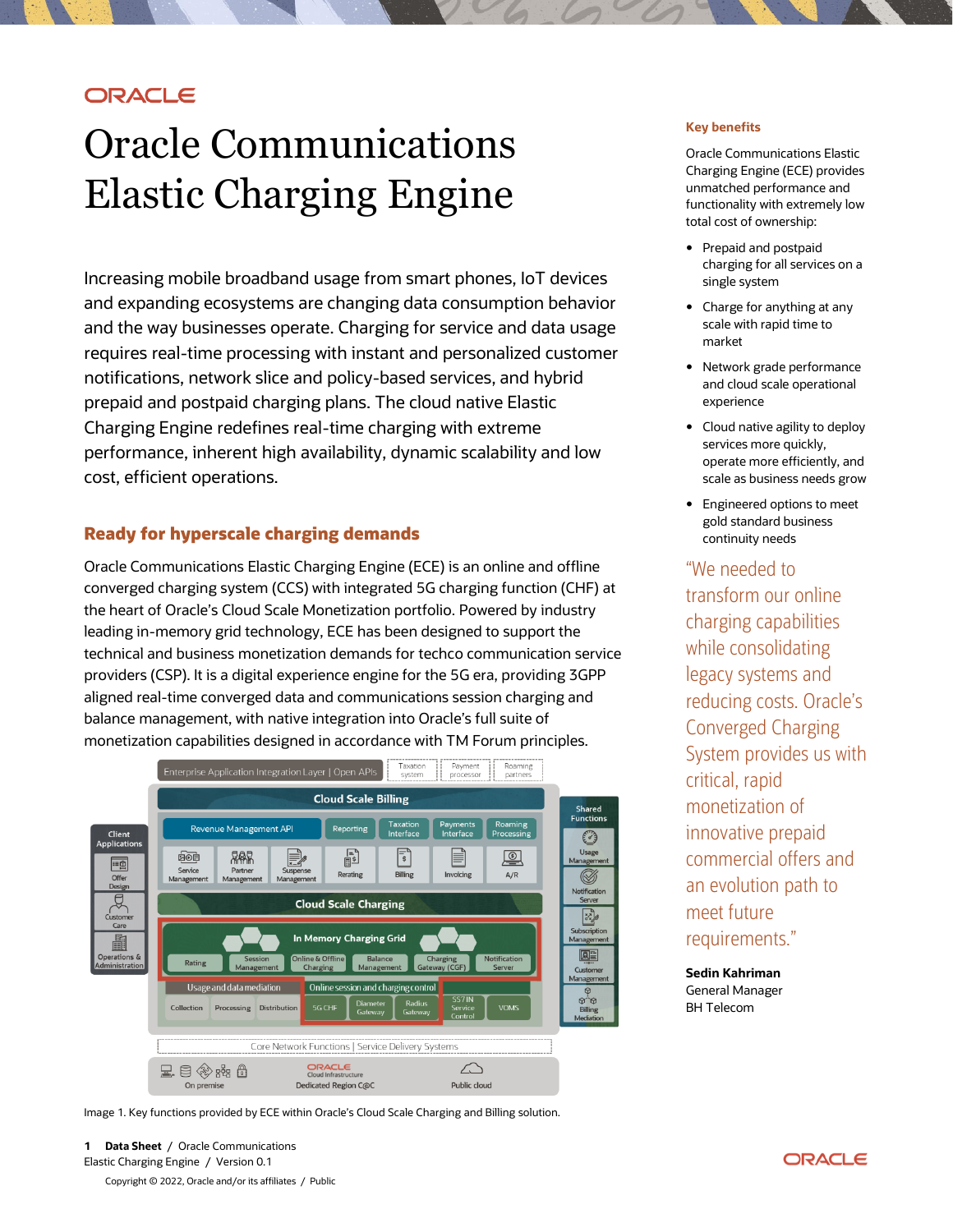## **Core network integration**

Built around network and IT industry standards, ECE uses an innovative high performance and coherent data management architecture to support near linear scalability, low latency, and highly available multi-site deployments with full transactional consistency. ECE supports converged charging architecture in both standalone (SA) and non-standalone (NSA) 5G core networks using HTTP/2 and Diameter gateways. CAMEL over SIGTRAN (circuit-switched voice and SMS) is supported through Oracle's Convergent Charging Controller (OC3C).



Image 2. ECE core network integration for non telco, fixed, 2G- 5G mobile networks.

Convergent charging mediation for multiple network types including 5G and hybrid 4G/LTE/5G networks as well as non-telco applications is supported with the addition of Oracle Communications Offline Mediation Controller (OCOMC).

# **Charging flexibility**

ECE is highly configurable and provides sophisticated online and offline converged charging for any service, segment and payment model. ECE provides the ability to rate and charge for anything, using any rating metric or information that is part of the event stream. With Oracle Communications Pricing Design Center, offer bundle and tariff configuration and management is simple and intuitive, allowing business users to create service level offers in minutes.

## **In-memory charging grid**

The real-time rating and balance management functions are underpinned by the industry leading Oracle Coherence in-memory data grid technology, forming a high performance and resilient charging grid which enables a cloud scale experience. Coherence has a dynamic mesh-based architecture that provides fast data access and enables predictable scalability for mission critical applications.





Customer and pricing data cached in grid Asynchronous Collocated persistence processing

**Converged charging system**

ECE provides the following 3GPP aligned 4G/5G converged charging functions:

- 4G & 5G Non Standalone Architecture Offline Charging Function (NSA OFCF)
- 4G & 5G Non Standalone Architecture Online Charging Function (NSA OCF)
- 5G Non Standalone Architecture Charging Function (SA CHF)
- Account Balance Management Function (ABMF)
- Charging gateway function (CGF)
- Rating function (RF)

#### **Key features**

- In-memory charging grid
- Ability to rate any metric, attribute, and combination of payment options
- Authorize all transactions in real-time
- Support B2C, B2B and B2B2X with complex hierarchical structures
- Extreme performance, high availability, and linear scalability with low TCO
- TM Forum certified pricing UI designed for the business user with intuitive, webbased navigation workflows
- Modern architecture with cloud native foundations supporting DevOps agility and efficiency
- Productized software that can be extended with a fully documented and supported software development kit
- Alignment with TM Forum Open APIs
- API framework to integrate with external applications such as self-service web apps, notification platforms, order provisioning, customer care and policy management

Image 3. Oracle's charging grid technology

**2 Data Sheet** / Oracle Communications Elastic Charging Engine / Version 0.1

Copyright © 2022, Oracle and/or its affiliates / Public

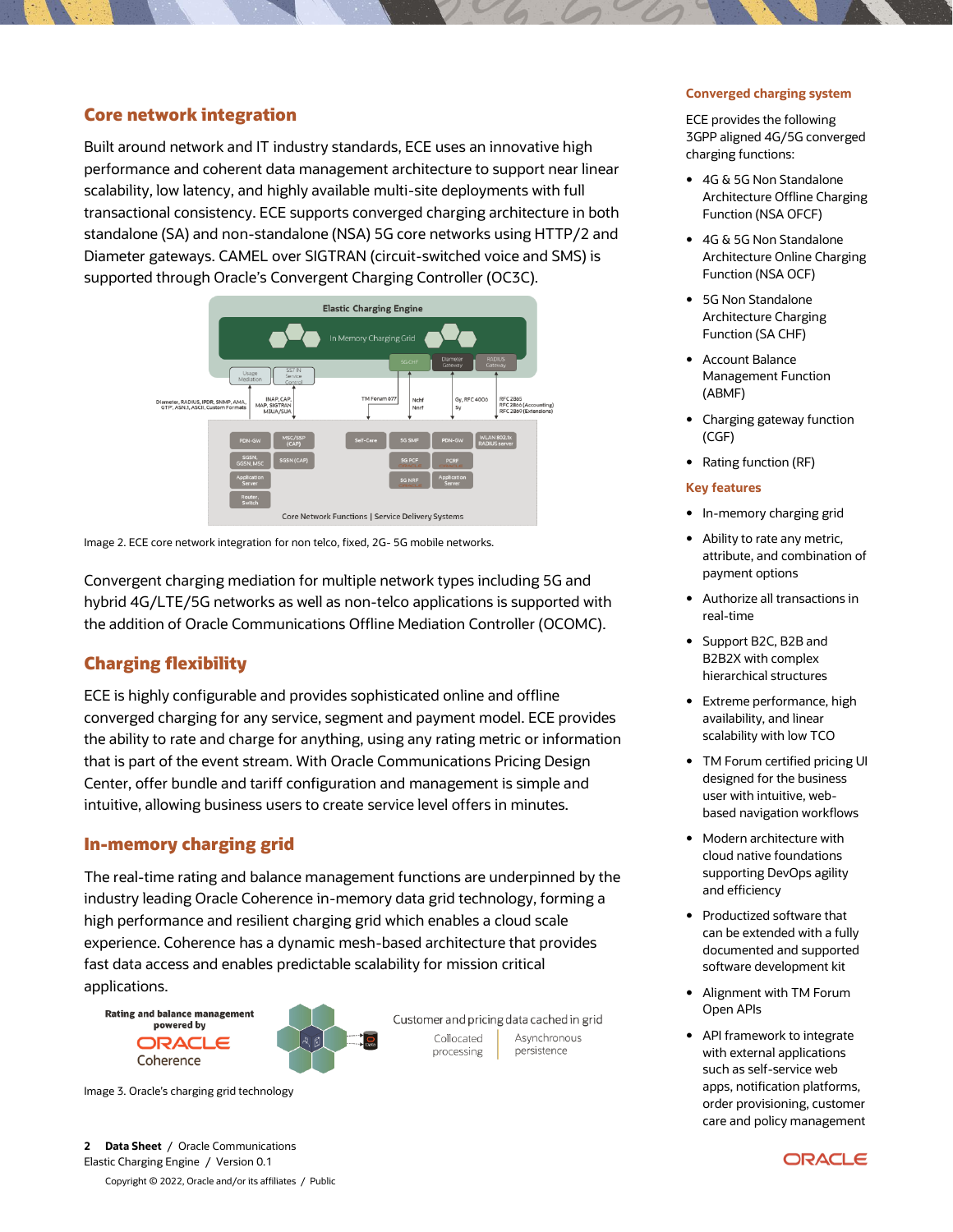The use of in-memory technology in modern network charging applications is essential to support the very low latency service authorization and reauthorization network requests required, typically specified in the order of milliseconds. ECE's charging grid adopts an innovative approach that co-locates the processing and data, offering high degrees of parallelism, with events persisted asynchronously to an enterprise class database ensuring efficient processing and low latencies.

## **Network grade performance**

The in-memory charging grid stores customer data (including active session details and balances) and pricing data using in-memory cache technology distributed across a cluster of grid members (realized as JVM nodes), with data entries serialized in key-value pairs. Read and write latencies are extremely small, supporting very low end-to-end charging transaction response times for data session initiate, update, and terminate requests. ECE uses Coherence distributed caching for storing customer objects across members of the charging grid with automatic partitioning and rebalancing of data as new members are added or removed from the grid.

Rather than taking the approach of fetching data from a remote store, performing processing, and then writing the data back to the remote store, the charging grid processes all transaction requests directly where the data entries are managed in the cluster. This co-located data and processing affinity architecture offers the following benefits:

- Processing is extremely fast as all objects are held in-memory, ensuring low latency and cost-efficient compute resource utilization and high charging transaction throughput
- Data access times are close to zero, with processing invoking optimized HashMap lookups
- Almost zero cost locking, retaining transactional data consistency and ensuring no revenue leakage within the charging system

Asynchronous persistence of the grid cache ensures high performance without compromising business-critical data availability. Rated events are offloaded asynchronously to revenue management functions providing a near real-time event flow that does not impact the core network charging processing.

## **Cloud scale operational experience**

The grid is fully distributed, with no single point of contention, supporting independent scalability for large and growing customer data sets. The charging grid supports near linear scalability due to the automatic partitioning of customer data objects across the grid members. Coherence detects new grid members and automatically re-balances the cache data so that it is spread evenly across the grid (image 4).

#### **Oracle Coherence**

Oracle Converged Charging System is powered by Oracle Coherence – a key benefit over alternative solutions with homegrown propriety models

- The first and industry leading in-memory data grid
- Huge R&D technology investment from Oracle
- Scaling critical enterprise applications for nearly two decades (since 2002)
- Proven in other very demanding environments (such as financial trading)
- Constant improvements to resiliency and performance through the combined test/feature requirements of hundreds of other uses

#### Verified Cloud Scale performance

In a cloud native performance test\* for 100 million subscribers using Oracle Cloud Infrastructure, Oracle Cloud Scale Charging demonstrated wide area active-active deployment with extremely high performance across two sites. This gold standard business continuity architecture was deployed across two data centers located in the West and East coast of the USA with 50 million subscribers on each site with bi-directional charging grid data federation. The test used realistic traffic profiles and demonstrated large scale rated event generation with low single digit charging latency.

[Read the full report](https://www-sites.oracle.com/industries/communications/monetization/converged-charging-system/)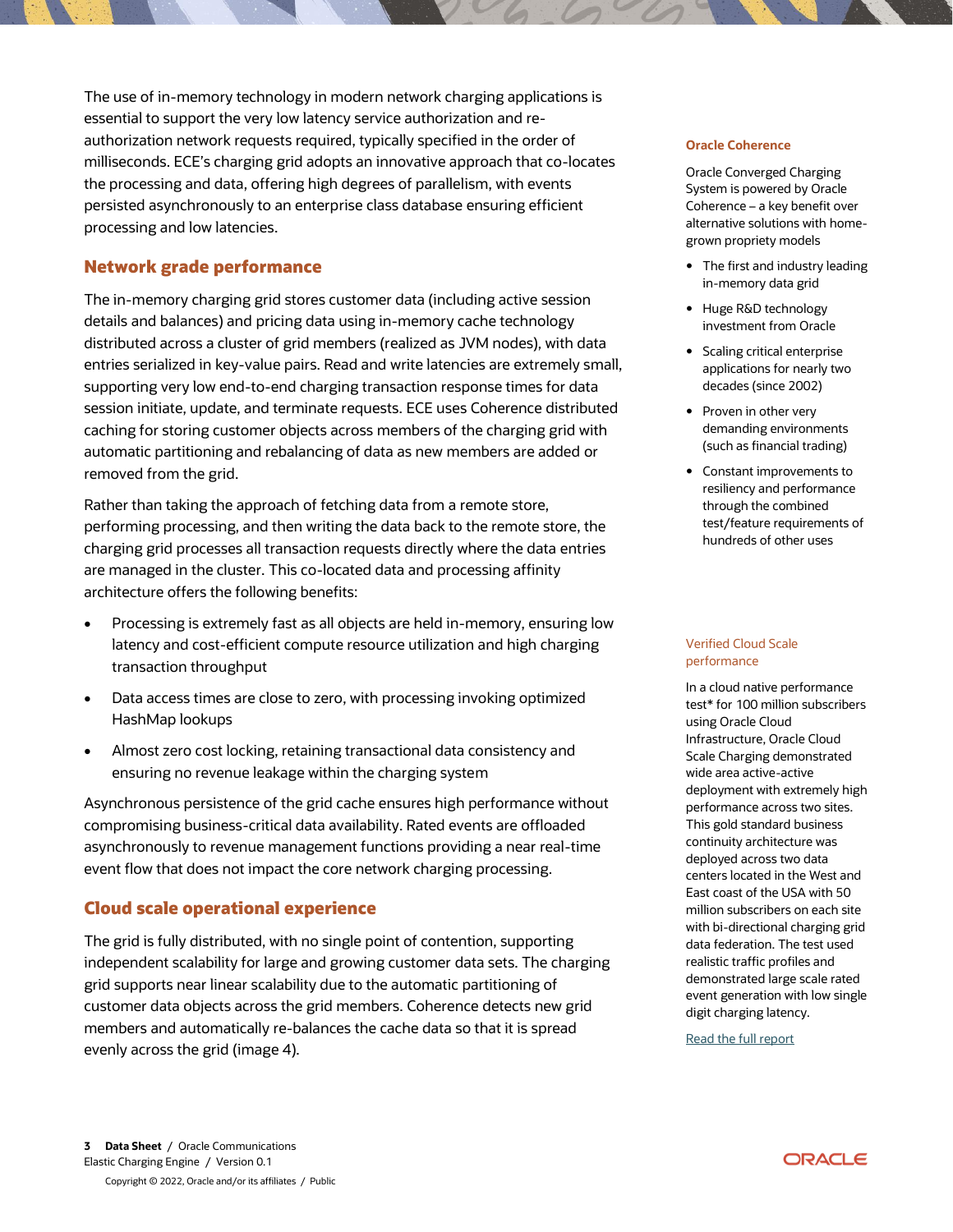

Image 4. ECE's elastic scaling model

Dynamic scaling up or down can be handled "in-flight" to support changes in presented traffic load, subscriber growth, or compute availability, for example to change roles between test and production for efficient resource utilization.

## **Cloud native deployment**

ECE can be deployed as a cloud native application in a containerized and orchestrated deployment architecture, taking advantage of cloud native infrastructure and DevOps CI/CD tooling to enable service providers to design, test, and deploy services more quickly, operate more efficiently, and scale horizontally as business needs grow. ECE can also be deployed as a noncontainerized application if required.

## **Business continuity architecture**

In a multi-site deployment model, ECE sites can concurrently process network charging requests across two or more geographic locations. This architecture is designed to provide a very high level of resiliency and service continuity in the event of unplanned outages. All updates that occur in the charging cluster in a site are replicated to other sites using Coherence cache federation (image 5).



Image 5. Charging grid cache federation across multiple sites

Copyright © 2022, Oracle and/or its affiliates / Public

#### Key cloud native features

- Kubernetes-orchestrated containerized multi-service architecture
- Choice of Open Container Initiative based Kubernetes runtime
- Helm charts simplify installation of BRM and its dependencies into a Kubernetes cluster
- Observability and logging framework support
- Choice of Oracle database: physical or containerized
- Utilize any CI/CD pipeline to support the rapid launch of differentiating services
- Incorporate BRM configuration and extension support
- Deployable on private clouds behind a firewall or public cloud infrastructure
- Supports industry standard cloud native technologies for volume / cluster networking and logging and monitoring
- Kubernetes services and deployments to enable simpler upgrades and configuration changes
- Efficient scaling utilizing Kubernetes inbuilt horizontal scaling

#### Comprehensive multiple-site charging deployments

Engineered options to meet your business continuity needs:

- Active warm standby
- Active hot standby
- Segmented active active
- Active active

#### **Related solutions**